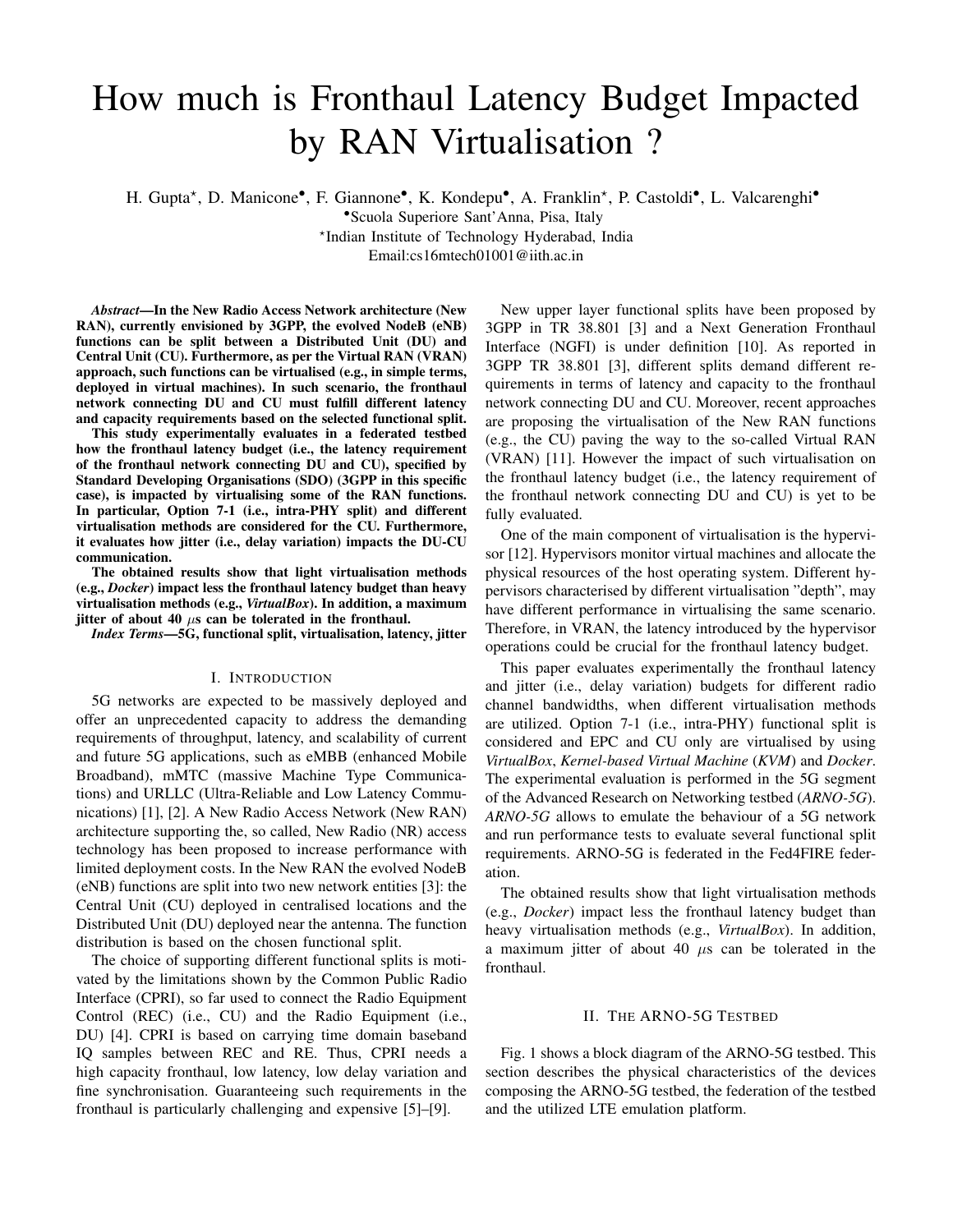TABLE I ARNO-5G TESTBED

| Devices Name    | Devices Type                        | Processor Type                                             | OS                                     |
|-----------------|-------------------------------------|------------------------------------------------------------|----------------------------------------|
| PC <sub>1</sub> | mini-pc (Up-board First Generation) | Intel Atom x5-Z8350 Quad Core Processor                    | Ubuntu 14.04 (4.7 kernel)              |
| PC <sub>2</sub> | Dell T410 PowerEdge desktop servers | Intel Xeon E5620                                           | Ubuntu 14.04 (3.19 low-latency kernel) |
| PC <sub>3</sub> | Dell T410 PowerEdge desktop servers | Intel Xeon E5620                                           | Ubuntu 14.04 (3.19 low-latency kernel) |
| PC <sub>4</sub> | Mini-ITX                            | Intel I7 7700 Quad Core ( $@$ 4.0GHz)                      | Ubuntu 14.04 (3.19 low-latency kernel) |
| <b>PC 5</b>     | mini-pc (Up-board First Generation) | Intel Atom x5-Z8350 Quad Core Processor                    | Ubuntu $14.04$ (4.7 kernel)            |
| PC <sub>6</sub> | mini-pc (Up-board First Generation) | Intel Atom x5-Z8350 Quad Core Processor                    | Ubuntu 14.04 (4.7 kernel)              |
| <b>PC 7</b>     | Desktop Computer                    | Intel I7 7700 Quad Core $(\textcircled{a} 4.0 \text{GHz})$ | Ubuntu 14.04 (3.19 low-latency kernel) |



Fig. 1. The ARNO 5G testbed

## *A. Overview of the ARNO-5G Testbed*

Table I summarizes the principal characteristics of the devices composing the ARNO-5G testbed. The kernel hosted in PC 1 is directly pre-compiled by OpenAirInterface (OAI) platform for including the GPRS Tunnelling Protocol (GTP) kernel module. *PC 4* is connected Universal Software Radio Peripherals (USRPs) through an *USB 3.0 HUB* in order to easily attach/detach each USRPs. The Ettus B210 and the LimeSDR are fully integrated, single-board, USRP platforms and they act as radio front-end performing Digital to Analog and Analog to Digital Conversion (DAC/ADC), Digital Up and Down Conversion (DUC/DAC), low pass filtering, and amplification.

The Huawei E3372 LTE dongles are utilized as User Equipments (UEs). They support LTE category 4 and frequencydivision duplexing (FDD) communication in the following bands: 900 MHz, 1800 MHz, 2100 MHz and 2600 MHz. They support a maximum rate of 150 Mb/s in downlink and 50 Mb/s uplink with a signal bandwidth of 20 MHz. The dongles are connected to the Ettus B210 USRPs through SMA cables with 40 dB of attenuation. Note that one of the LimeSDR is also used to act as OAI UE.

All the ARNO-5G PCs, have a management plane interface and also a data plane interface. The management and data planes belong to two different networks. The former one (i.e., 10.30.x.x) belongs to the lab LAN to assure the continuous reachability of the machines. The latter one is handled by a Cisco Catalyst 2960G switch (indicated as SWITCH in Fig. 1) and it is used exclusively as ARNO-5G testbed data plane for the communication between the LTE network entities. All the PCs are connected to the management plane through 100 Mb/s Ethernet links while they are all connected to the SWITCH by a 1 Gigabit Ethernet link. The SWITCH is configured to have different subnets for the backhaul link and for the fronthaul link. Therefore the EPC and the CU interfaces belonging to the backhaul link are configured in the 10.10.20.x subnet while the fronthaul link and the interfaces of the CU and DU are configured in the 10.10.30.x subnet.

The utilised mobile network software is the OpenAirInterface (OAI) by Eurecom [13]. The core network utilizes *openair-cn*, an implementation of the Evolved Packet Core (EPC) network [14]. It implements the EPC 3GPP specifications, that means it contains the implementation of the following network elements: the Serving Gateway (S-GW), the PDN Gateway (PDN GW), the Mobile Management Entity (MME) and the Home Subscriber Server (HSS). For the RAN, *openairinterface5g* provides a standard-compliant implementation of Release 10 LTE and later for the evolved NodeB (eNB) and User Equipment (UE) [15]. It also provides an implementation of some eNB functional splits and therefore a possible deployment of Cloud/Virtualised RAN (C/V-RAN). The functional splits implemented by the OAI platform are the IF5 and IF4.5 also known as Option 8 and Option 7-1 in the 3GPP terminology [3].

Option 8 (i.e., PHY-RF split) separates the RF and the PHY layer. All the RF functions reside in the DU and the layers from the PHY layer to Radio Resource Control layer (RRC) reside in the CU.

In Option 7-1 (i.e., intra-PHY) split in the uplink direction, Fast Fourier Transform (FFT), Cyclic Prefix (CP) removal and possibly Physical Random Access Channel (PRACH) filtering functions reside in the DU and the rest of PHY functions reside in the CU. In the downlink direction, Inverse Fast Fourier Transform (IFFT) and CP addition functions reside in the DU, the rest of PHY functions reside in the CU. In other word, Option 7-1 functional split is made before/after the resource mapping/demapping respectively.

# *B. Federation of the ARNO-5G Testbed*

ARNO testbed is federated in the Fed4FIRE federation and it accepts users from only one trusted central authority (iMinds) identity provider. Here, experimenters can configure experiments interconnecting resources from multiple testbeds at the same time, reserve and access them via iMinds tools such as iFed [16].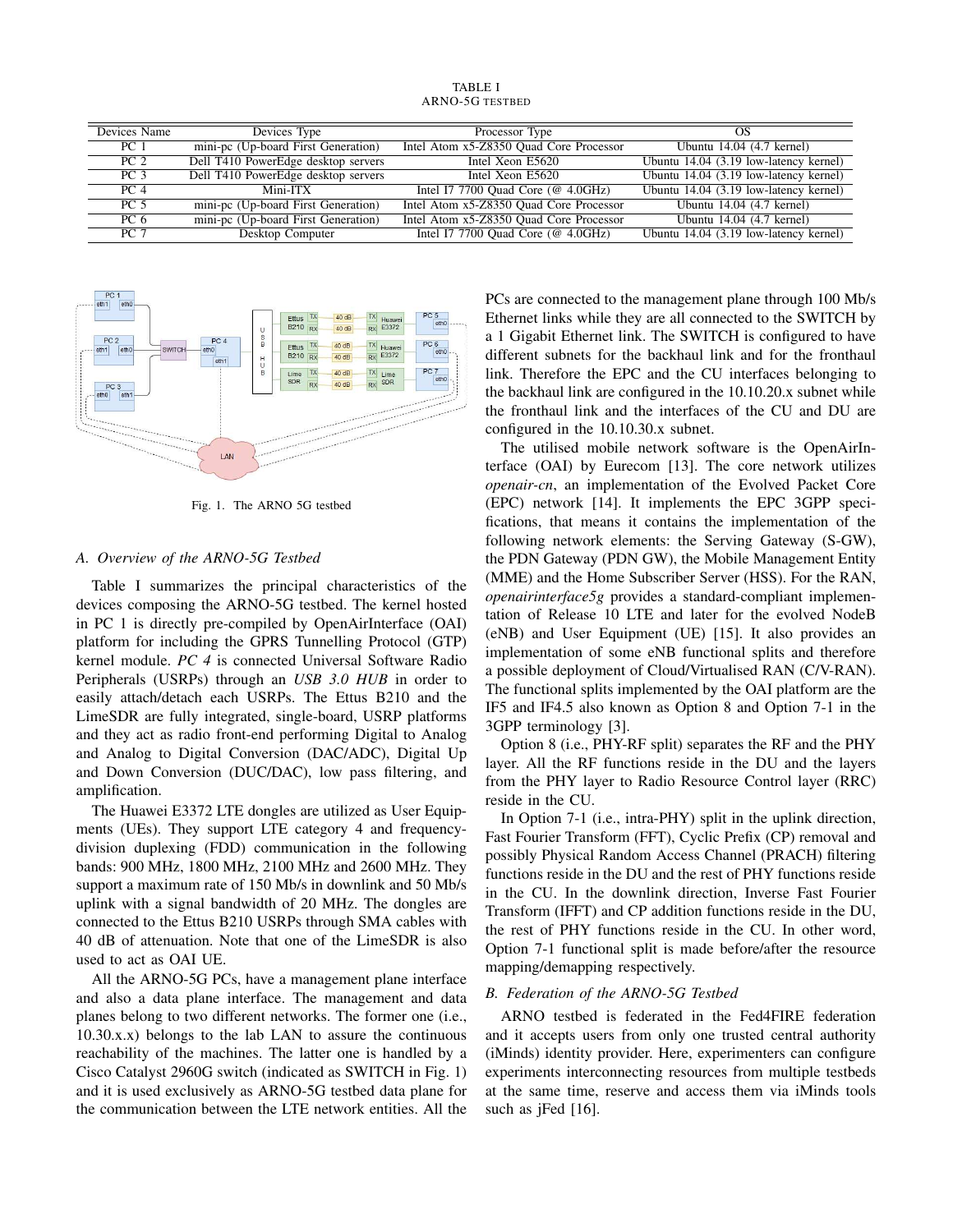Once successfully logged in, experimenters can set up their experiments by choosing which types of resources and from which testbeds, configure those resources (operative system, software to be installed, network configurations, measurement options, etc.), launch the experiments and access the resources.

Through jFed tool, an experimenter can select the ARNO testbed, namely "Sant'Anna Pisa testbed" and provide their slice name. This process creates a Docker container in ARNO testbed. Finally experimenters can enter each OAI component of ARNO testbed through ssh based on the specific container. More details about how to reserve the components of ARNO testbed can be found in [17].

# III. PERFORMANCE EVALUATION PARAMETERS AND EVALUATION SCENARIOS

This paper evaluates experimentally the latency and jitter budgets that Option 7-1 functional split can support in the fronthaul. The *fronthaul latency budget* is defined as the one-way latency requirement of the sole fronthaul network interconnecting the DU and the CU. The *fronthaul jitter budget* is defined as the maximum supported jitter (i.e., latency variation) by the fronthaul. For Option 7-1 split the one-way fronthaul latency constraint specified by 3GPP is 250  $\mu$ s [3], mainly due to the 4ms limit of the Hybrid ARQ (HARQ) [18] protocol, while no constraint is specified for the jitter. The experimental evaluations aforementioned are performed for different virtualisation softwares and for signal bandwidths equal to 5 MHz and 10 MHz, corresponding to 25 and 50 Physical Resource Blocks (PRBs).

The latency and the jitter experienced along the fronthaul link are emulated by means of the linux utility traffic control *tc*. The *tc* utility is based on a token bucket filter and it is capable of increasing the delay and jitter experienced on a link by a packet by storing it in the output interface for a specified amount of time before its transmission on the link. A delay *d0* is applied to the Ethernet interface of the machine in which the DU is deployed and a delay *d1* is applied to the Ethernet interface of the machine in which the CU is deployed. In this way a one-way latency is inserted in the fronthaul link. For evaluating the fronthaul latency budget, *d0* and  $dI$  are increased with steps of 10  $\mu$ s until DU, CU, and UE disconnect. For evaluating the fronthaul jitter budget, instead, the jitter follows a normal distribution and it is added to the latency values  $d\theta$  and  $d\theta$  with steps of 10  $\mu$ s until DU, CU, and UE disconnect. Two different scenarios are considered: in the first one the latency is set close to the fronthaul latency budget and the jitter is varied to understand if the jitter could cause a reduction of the fronthual latency budget. In the second one the latency is set quite below the fronthaul latency budget and the jitter is varied to understand if the jitter could be an additional constraint for the fronthaul.

The considered experimental evaluation scenario is shown in Fig. 2. Regardless of the considered hypervisor, in such scenario, the EPC and CU are virtualised while the DU is deployed in a physical machine. In particular, the EPC is deployed in *PC 1*. The Mobile Management Entity (MME) is



 $1$  Gb/s 1 Gb/s **Backhaul link Fronthaul link** USB 3.0  $-$ - SMA Cable

Fig. 2. Scenario considered for the experimental evaluation

deployed in a VM called *MME-VM* and the Home Subscriber Server (HSS) is deployed in a second VM called *HSS-VM*. The Serving Gateway (S-GW) and the PDN Gateway (PDN-GW) are deployed in a third VM called *SPGW-VM*. The *CU* is hosted in *PC 2* and is deployed in another VM called *CU-VM*. The DU runs always in *PC 4* in a physical machine and the UEs, connected to the RAN through SMA cables with 40 dB of attenuation, are deployed by means of a Huawei E3372 dongle connected to *PC 5*.

The other experimental parameters, independent of the utilized virtualisation method, are shown in Table II.

TABLE II EXPERIMENTAL PARAMETERS

| Parameter                  | Value           |  |
|----------------------------|-----------------|--|
| <b>Experiment Duration</b> | 100000 TTIs     |  |
| <b>Frame Duration</b>      | $10 \text{ ms}$ |  |
| Duplexing Mode             | FDD             |  |
| PHY Layer Abstraction      | NO              |  |
| Number of CU <sub>s</sub>  |                 |  |
| Number of DU <sub>s</sub>  |                 |  |
| Number of UEs              |                 |  |
| Carrier Bandwidth          | 5MHz, 10 MHZ    |  |

Different virtualisation methods are considered: *VirtualBox*, *Kernel-based Virtual Machine* (*KVM*) and *Docker*.

Using *VirtualBox*, *MME-VM*, *HSS-VM* and *SPGW-VM* host Ubuntu 16.04 with 4.8 generic kernel featuring a one core virtual CPU and 1 GB of RAM. Instead *CU-VM* hosts Ubuntu 14.04 with 3.19 low-latency kernel featuring a 8 core virtual CPU and 16 GB of RAM.

The utilized virtual Network Interface Controller (NIC) modes are bridged and host-only networking. Here, the bridge networking mode allows a VM to intercept data from/to the physical network effectively by creating a new network interface in software. Therefore we bridge a virtual ethernet interface in bridge networking mode in both *MME-VM* and *SPGW-VM* to the physical ethernet interface in *PC 1*, referred as *br0* in Fig. 2. Whereas in *CU-VM*, two virtual interfaces are bridged in bridge networking mode with corresponding physical ethernet interfaces in *PC 2* (referred as *br0* and *br1* in Fig. 2). This because the first *CU-VM* virtual interface has to connect to the *MME-VM* for the LTE control plane communications (S1-C interface) and with the *SPGW-VM* for the LTE data plane communications (S1-U interface). Instead, the second *CU-VM* virtual interface is used for the fronthaul communication with the *DU*.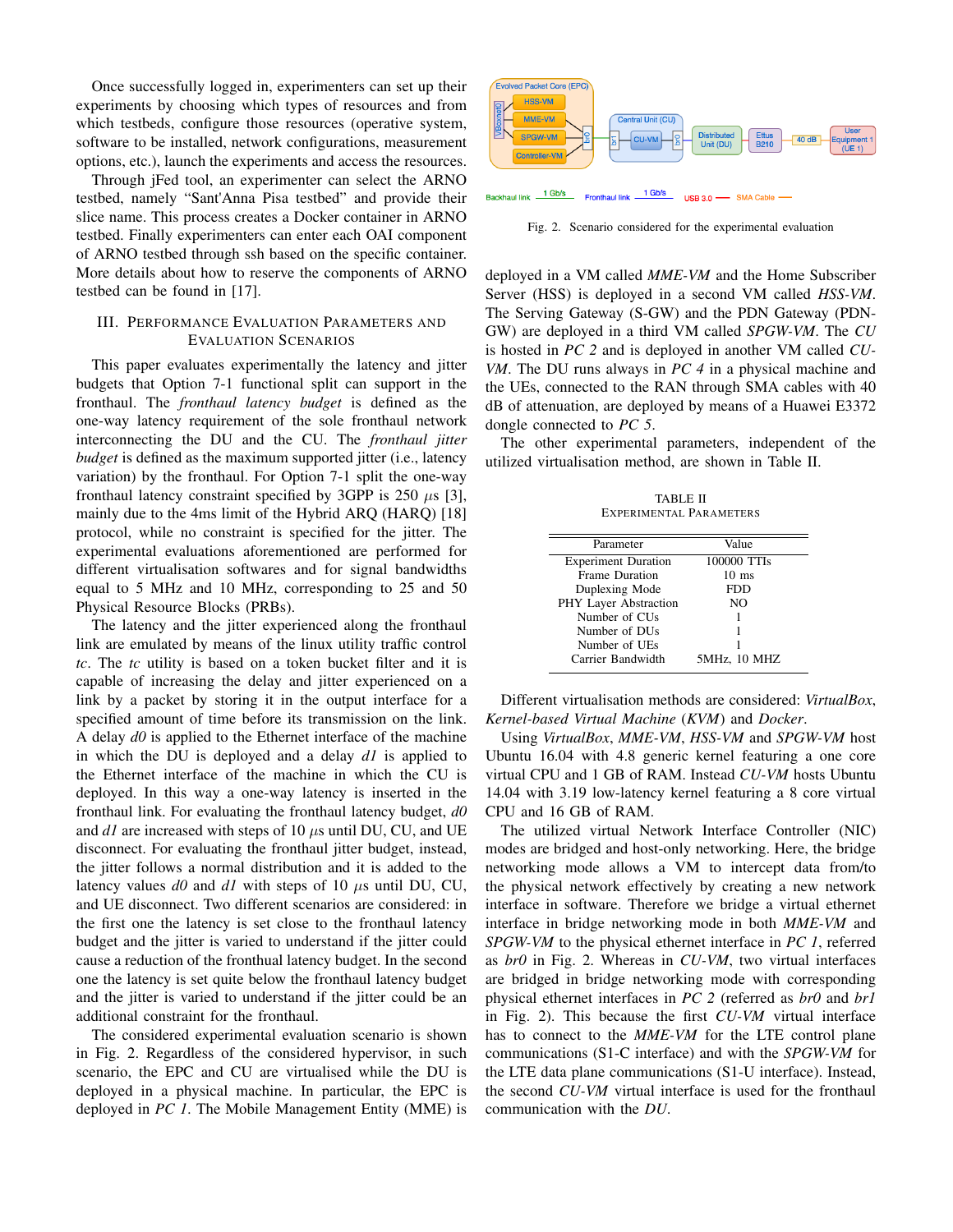The host-only networking mode, is a networking mode that can be thought of as a hybrid bridged networking: the virtual machines can communicate to each other and the host as if they were connected through a physical Ethernet switch but they cannot communicate to the external (world) host since there is not a networking interface. Therefore, such networking mode is used for the internal communications between the entities composing the EPC: a virtual interface, different from the above mentioned, is set on *MME-VM*, *HSS-VM* and *SPGW-VM* allowing the communications between the *MME-VM* and the *HSS-VM* (S6a interface) and between the *MME-VM* and *SPGW-VM* (S11 interface) through the hostonly adapter vboxnet0.

The NICs used for the virtualised EPC are:

- Bridge adapter *enp0s3* to physical interface *eno2* with subnet 10.30.x.x (used for the management plane);
- Host-only adapter *enp0s8* to *vboxnet0* interface, with subnet 192.168.x.x (used for internal EPC service configuration and relationship);

The NICs used for the virtualised CU are:

- Bridge adapter *enp0s3* to physical interface *eth5* with subnet 10.30.x.x (used to set S1-C and S1-U interface between CU and MME and between the CU and SPGW respectively);
- Bridge adapter *enp0s9*, to Physical interface *eth1* with subnet 10.10.x.x (used to set the fronthaul between DU and CU).

The second virtualisation software used for the deployment of the scenario shown in Fig. 2 is Kernel-based Virtual Machine (*KVM*). *KVM*, an open source software, is a full virtualisation solution for Linux on x86 hardware containing virtualisation extensions (Intel VT or AMD-V). It consists of a loadable kernel module that provides the core virtualisation infrastructure and a processor specific module. Using *KVM*, it is possible to run multiple virtual machines running unmodified Linux or Windows images. Each virtual machine has private virtualised hardware: a network card, disk, graphics adapter, etc. For our purpose we characterised the *MME-VM*, *HSS-VM* and *SPGW-CU* with Ubuntu 16.04 with 4.8 generic kernel featuring a one core virtual CPU and 1 GB of RAM. Instead *CU-VM* hosts Ubuntu 14.04 with 3.19 low-latency kernel featuring a 8 core virtual CPU and 16 GB of RAM. In *PC 1* we bridge the management physical interface with a first interface of each VMs in passthrough source mode and the physical data plane interface with a second interface of each VMs in bridge source mode. In the passthrough source mode option, a virtual function of a Single-Root Input/Output Virtualisation (SRIOV) capable Network Interface Controller (NIC) is attached directly to a target VM without losing the migration capability. Therefore all the packets are sent directly to the network devices. In the bridge source mode option, packets whose destination is on the same host physical machine where they are originated from are directly delivered to the target device. Regarding the *CU*, because no internal host communication is needed, we set three different virtual

interfaces in passthrough source mode each connected to three different physical interfaces. Thus, the NICs used for virtualised EPC are:

- passthrough adapter *enp0s3* to physical interface *eno2* with subnet 10.30.x.x (used for the management plane);
- bridge adapter *enp0s8* to *vboxnet0* interface with subnet 192.168.x.x (used for internal EPC service configuration and relationship);

The NICs used for the virtualised CU are:

- passthrough adapter *enp0s3* to physical interface *eth5* with subnet 10.30.x.x (used to set S1-C and S1-U interface between CU and MME and between the CU and SPGW respectively).
- passthrough adapter *enp0s9* to physical interface *eth1* with subnet 10.10.x.x (used to set the fronthaul between DU and CU).

Finally, *Docker* has also been used for the deployment of the scenario shown in Fig. 2. *Docker* is an open platform for developers and it is a mechanism that helps in isolating the dependencies per each application by packing them into containers. Containers are more scalable to deploy than virtual machines. Virtual machines have a full OS with its memory management installed with the associated overhead of virtual device drivers. Containers are therefore smaller than Virtual Machines and enable faster start up with better performance, less isolation and greater compatibility which is possible due to sharing of the hosts kernel. *Docker* containers can share a single kernel and share application libraries. Containers present a lower system overhead than Virtual Machines and the performance of the application inside a container is almost the same as compared to the same application running on a Physical Machine but better as compared to Virtual Machine.

There are different types of network modes available to connect *Docker* container with the host machine or to an external host. We connect our container through *host network* which uses the same protocol stack as the host device is using. A considerable advantage of using *Docker* containers is that we can bypass the overhead of bridge adapter used in previous approaches. Because OAI set many system variable values at run time, we run *Docker* container with privileged mode so that the container has got write permissions to set system variables. The following interfaces ((i.e., host's network interfaces) are set up in the utilized *Docker* containers:

- Physical interface *eth5* with subnet 10.30.x.x (to set S1-C and S1-U interface between CU and MME and between the CU and SPGW respectively).
- Physical interface *eth1* with subnet 10.10.x.x (used to set the fronthaul between DU and CU).

#### IV. EXPERIMENTAL RESULTS

This section presents the experimental results obtained in the considered scenarios for both fronthaul allowable latency and jitter budgets.

Fig. 3 shows the fronthaul allowable latency budget for the considered virtualisation methods with different signal bandwidth values (i.e., 5 MHz and 10 MHz). Using *VirtualBox*,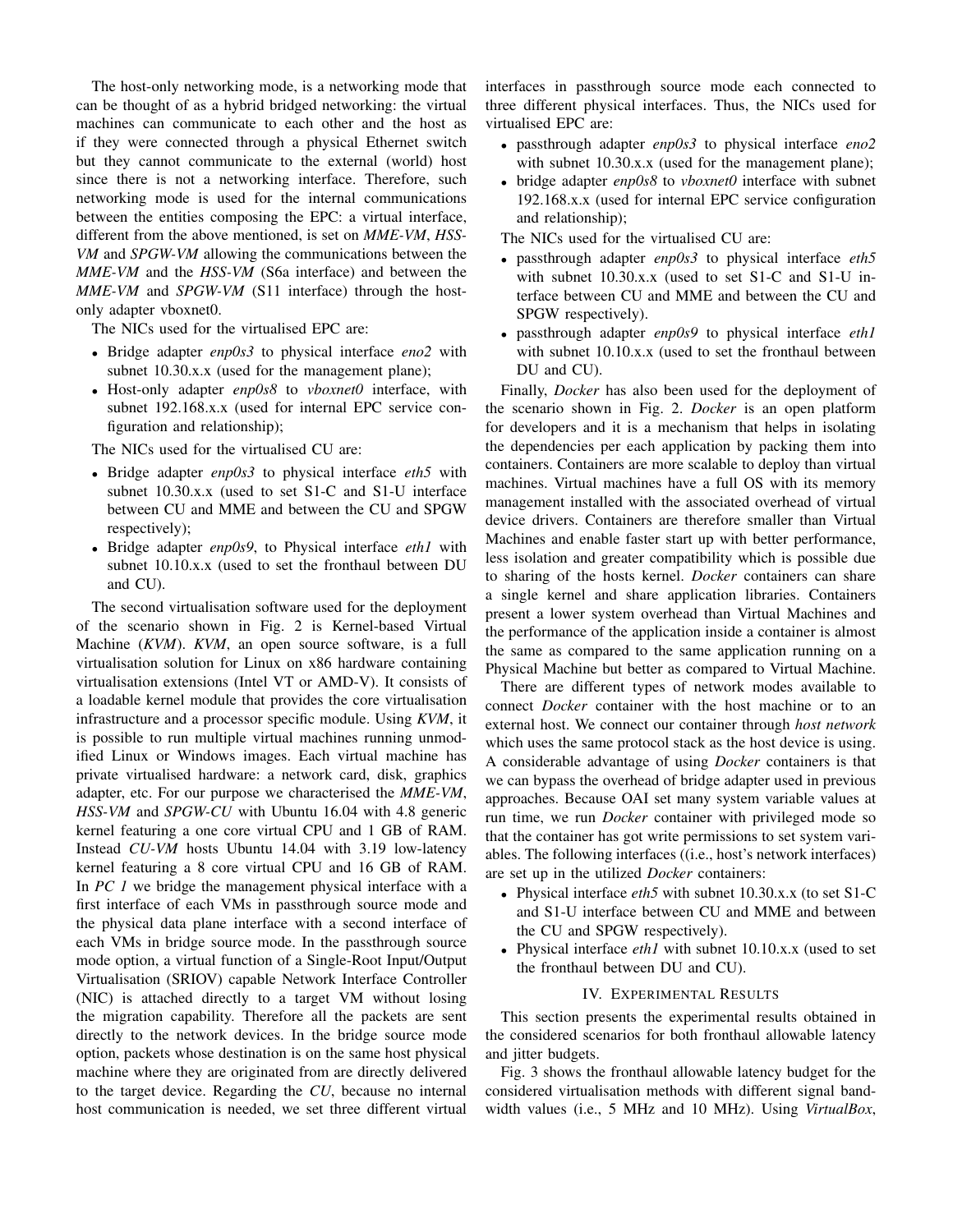the fronthaul allowable latency budget is  $40\mu s$  for 5 MHz signal bandwidth. For 10 MHz signal bandwidth, CU and DU never communicate. This is due to the large number of samples generated at DU which cannot be handled with current configuration of the considered *PC 2* in which *CU-VM* is deployed.

If *KVM* is used, the fronthaul allowable latency budget is 190  $\mu$ s for 5 MHz bandwidth and 140  $\mu$ s for 10 MHz bandwidth, respectively. By using *Docker*, the fronthaul allowable latency budget is 35  $\mu$ s in the case of 5 MHz bandwidth and 165 µs for the MHz bandwidth. Thus, if *VirtualBox* is used, the fronthaul allowable latency budget is very low when compared to when the CU is deployed in other virtualisation methods. By using *KVM* and *Docker* the allowable latency budget is close to the 3GPP constraint specified in TR 38.801. This is mainly due to how the packets are forwarded by the host network interface to the virtualized one and how they are managed. Regardless of the utilized virtualisation methods, the fronthaul latency budget is also a function of the signal bandwidth. Such dependence is due to the heavier processing required by the higher number of PRBs.



Fig. 3. Fronthaul allowable latency budget

While fronthaul latency requirements for different functional splits are specified by the 3GPPP [3], fronthaul jitter budget has not been fully evaluated yet.

Fig. 4 shows the obtained fronthaul allowable jitter budget results using the three virtualisation methods as above when the jitter is applied to a latency value close to the fronthaul allowable latency budget. With *VirtualBox*, the experiments are carried out by setting a fixed latency on the fronthaul link equal to 20  $\mu$ s for 5 MHz signal bandwidth. The obtained fronthaul allowable jitter budget is  $25 \mu s$  and no communication was observed in case of 10 MHz signal bandwidth. In the *KVM* case, the experiments are carried out by setting a fixed latency on the fronthaul link equal to 170  $\mu$ s for a 5 MHz signal bandwidth and equal to 120  $\mu$ s for a 10 MHz signal bandwidth. The fronthaul allowable jitter budget is equal to 20  $\mu$ s for both signal bandwidths as shown in Fig. 4. With the *Docker*, the experiments are carried out by setting a fixed latency on the fronthaul link equal to 220  $\mu$ s for 5 MHz signal bandwidth and equal to 150  $\mu$ s in case of 10 MHz bandwidth. The obtained fronthaul allowable jitter budget is  $25 \mu s$  in the first case and  $35 \mu s$  in the second one. Thus, for all the considered virtualisation methods the latency budget is negligibly impacted by the jitter.



Fig. 4. Fronthaul allowable jitter budget with latency close to the allowable latency budget

To observe the impact of jitter on the fronthaul link, the latency value is set far from the budgets reported in Fig. 3. The obtained results are shown in Fig. 5 for all the considered virtualisation methods. When the CU is virtualised with *VirtualBox*, the experiments are conducted by setting a fixed latency on the fronthaul link equal to 20  $\mu$ s for 5 MHz signal bandwidth. The obtained fronthaul allowable jitter budget is 25  $\mu$ s and no communication was observed in case of 10 MHz signal bandwidth. Whereas, in *KVM* case, the latency value is fixed to 100  $\mu$ s for 5 MHz and equal to 80  $\mu$ s for 10 MHz signal bandwidth. The obtained fronthaul allowable jitter budget is 25  $\mu$ s for the 5 MHz signal bandwidth and 30 µs for the 10 MHz case. With the *Docker*, the experiments are carried out by setting a fixed latency on the fronthaul link equal to 150  $\mu$ s for 5 MHz signal bandwidth and equal to  $100 \mu s$  in case of 10 MHz bandwidth. The obtained fronthaul allowable jitter budget is 40  $\mu$ s and 35  $\mu$ s for 5 MHz and 10 MHz, respectively. Thus the maximum allowable jitter budget is achieved by utilizing the Docker technology and it is about 40  $\mu$ s.



Fig. 5. Fronthaul allowable jitter budget with a fixed latency far from the allowable latency budget